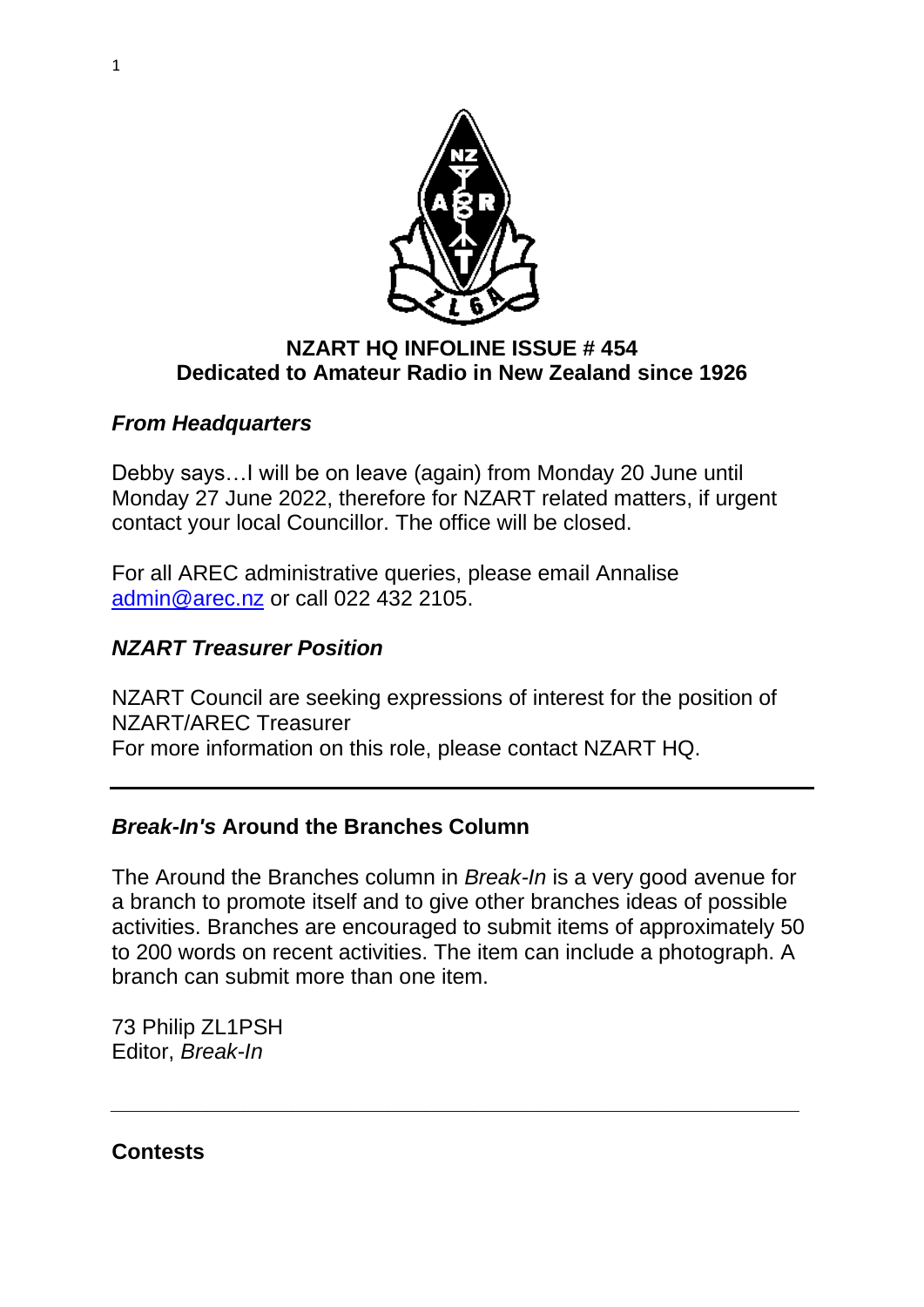# **SOTA and Portable Ops on Matariki**

Next Friday 24 June 2022 is the new public holiday to celebrate Matariki. It's a good opportunity for dawn activations to welcome the cluster back to our skies, celebrate the winter solstice and herald the advance toward spring. It is also a time of remembrance.

Obviously SOTA summits (and gear) need to be selected with care and road conditions taken into consideration for all activators. Lakes (for the NZ Lakeside Award) or Parks (POTA or WWFF) would provide a (slightly!) warmer option.

The usual portable/QRP watering hole frequencies will be a good place to listen +- QRM - try (CW/SSB) 3.560/3.690, 5.353/5.363, 7.032/7.090, 10.118/NA, 14.062/14.310

There is already Lake, Park and SOTA alerts up. How about getting out and trying something different? Or, equally importantly, firing up the home station to work some of the portable guys?

Actual Dawn time varies around the country but if you listen around 8am you should hear us.

#### **NZART Memorial Contest**

The 2022 NZART Memorial Contest will be held on 2/3 July, get those 80m antennas tuned up and review the rules at <https://www.nzart.org.nz/activities/contests/memorial-contest/>

#### **IARU HF Championship**

IARU HF Championship 9/10 July 2022 is one of two international contests where Member States HQ stations are active. After a fantastic effort in BERU, Jacky ZL3CW is again running the ZL6HQ callsign. This time he's looking for operators to assist, enabling multiple bands to be active simultaneously. If interested, please contact Jacky via email (good on QRZ.com).

#### **IARU Meeting Report**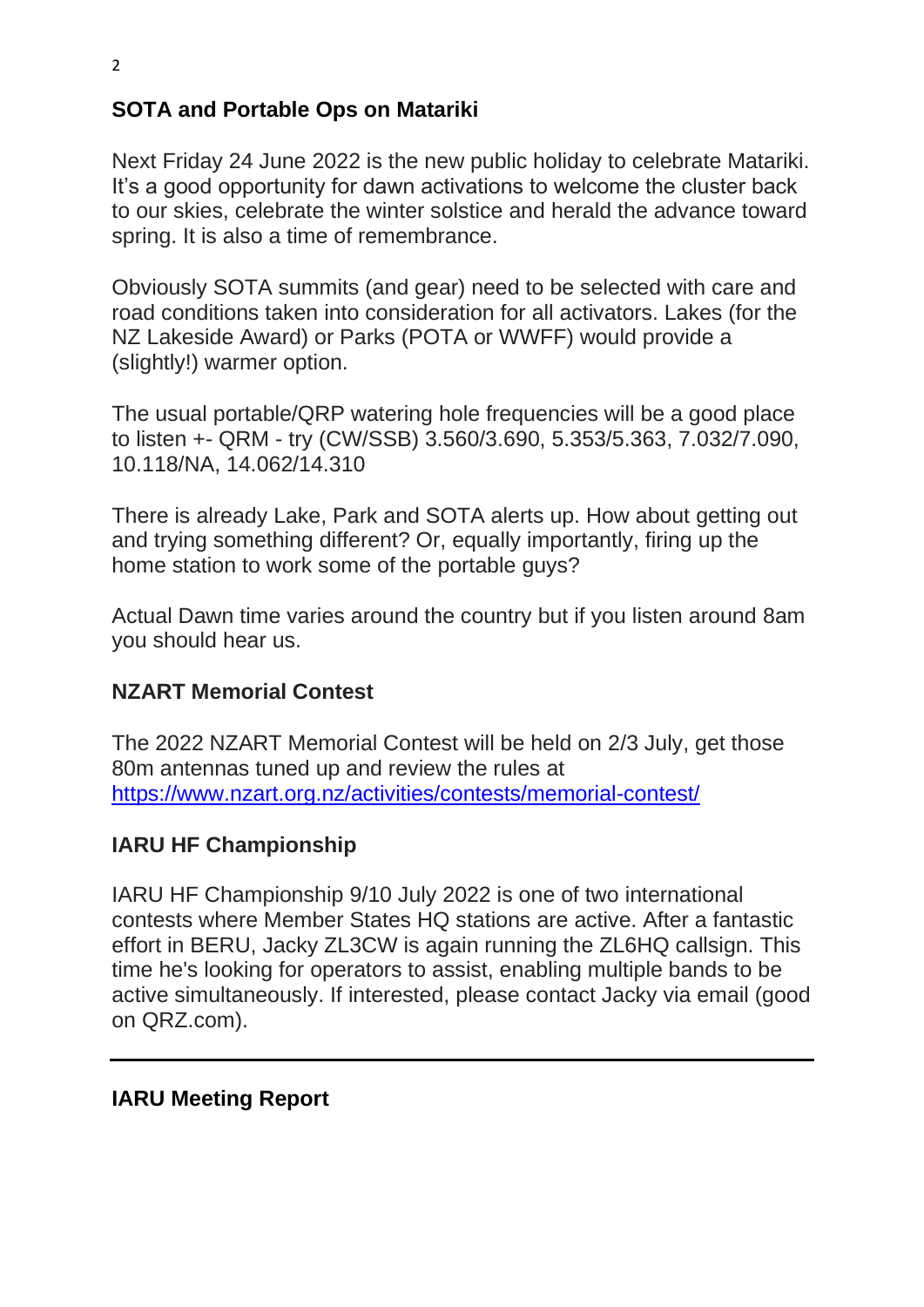The latest meeting of ITU-R WP5A concluded on June 2, 2022. The IARU was represented by Ole Garpstad (LA2RR – ITU Lead) and Barry Lewis (G4SJH – WRC23 AI9.1b Lead).

ITU-R WP5A is the study group at ITU which deals in part with topics related to the amateur and amateur satellite services. It is the lead group responsible for developing the Conference Preparatory Meeting (CPM) report on agenda item 9.1(b) This Agenda Item provides for a "*Review of the amateur service and the amateur-satellite service allocations in the frequency band 1 240-1 300 MHz to determine if additional measures are required to ensure protection of the radionavigation-satellite (space-to-Earth) service operating in the same band in accordance with Resolution 774 (WRC-19);*" The CPM Report will form the basis for consideration of this issue at WRC-23 next year.

At the conclusion of the recent WP5A meeting a draft recommendation was prepared which will provide guidelines to administrations to ensure the protection of the RNSS primary allocation from the secondary amateur and amateur satellite services.

The draft recommendation will be the most important element of the WP5A work going forward for the amateur and amateur satellite services in the 23cm band. The working document contains a number of proposals for severe limitations on amateur usage of the band including transmitter power constraints. Very low power levels are proposed for large portions of the band (100% in one case). Proposals also identify possible frequency band usage limitations for broadband applications (e.g. ATV), narrowband applications and amateur satellite services in 1 260-1 270 MHz.

A full report of the WP5A meeting can be found here. [https://www.iaru.org/wp-content/uploads/2022/06/Report-from-](https://can01.safelinks.protection.outlook.com/?url=https%3A%2F%2Fwww.iaru.org%2Fwp-content%2Fuploads%2F2022%2F06%2FReport-from-WP5A_June-2022-FINAL.pdf&data=05%7C01%7Ctellam%40mccarthy.ca%7Ca670a14a2a174f87138308da4e33b056%7Cf24697e9ab2e463e89aa39af94aac362%7C1%7C0%7C637908281279983381%7CUnknown%7CTWFpbGZsb3d8eyJWIjoiMC4wLjAwMDAiLCJQIjoiV2luMzIiLCJBTiI6Ik1haWwiLCJXVCI6Mn0%3D%7C3000%7C%7C%7C&sdata=YIBx%2BYxRPgYTA3ypDEpPGwN5iQ0nrU0Roq1004ksV8A%3D&reserved=0)[WP5A\\_June-2022-FINAL.pdf](https://can01.safelinks.protection.outlook.com/?url=https%3A%2F%2Fwww.iaru.org%2Fwp-content%2Fuploads%2F2022%2F06%2FReport-from-WP5A_June-2022-FINAL.pdf&data=05%7C01%7Ctellam%40mccarthy.ca%7Ca670a14a2a174f87138308da4e33b056%7Cf24697e9ab2e463e89aa39af94aac362%7C1%7C0%7C637908281279983381%7CUnknown%7CTWFpbGZsb3d8eyJWIjoiMC4wLjAwMDAiLCJQIjoiV2luMzIiLCJBTiI6Ik1haWwiLCJXVCI6Mn0%3D%7C3000%7C%7C%7C&sdata=YIBx%2BYxRPgYTA3ypDEpPGwN5iQ0nrU0Roq1004ksV8A%3D&reserved=0)

None of these proposals are adopted at this time and work will continue at the next meeting of WP5A to rationalise the variations proposed by national telecom-administrations. The IARU will work to minimise the constraints on amateur radio activities and continue to seek amendments to the draft recommendations through the ITU process, but as a secondary user, radio amateurs should understand the need to protect the Radionavigation Satellite Service (RNSS) in many consumer and industry applications (like autonomous vehicles) that will lead to some restrictions on our use of the 23 cm band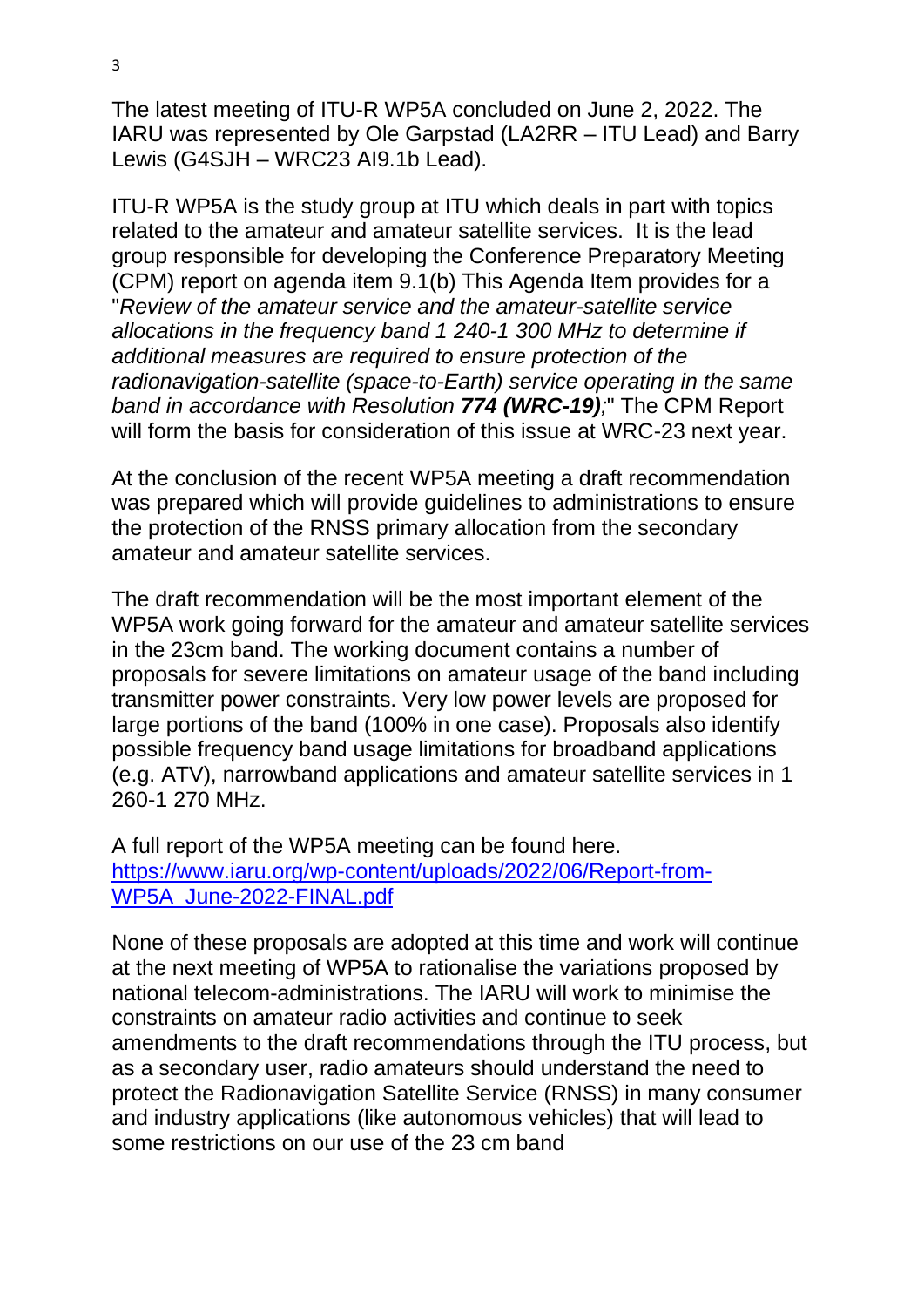#### **Around the Branches:** Hamilton Amateur Radio Club Market Day

| Date: | Saturday 20 August 2022             |
|-------|-------------------------------------|
|       | Venue: Gordonton Hall               |
|       | Address: 1024 Gordonton Road SH 1B  |
|       | Vendors: Access from 8:00 am        |
|       | Opens: Selling commences 10:00 am   |
| Fee:  | \$2.00 entry/raffle                 |
|       | Contact: Robin ZL1IC (021 127-9998) |
|       | Call In: 146.525spx                 |
|       |                                     |

# **Situations Vacant**

### **New Midland District Councillor required**

Council continues to seek expressions of interest for the role Councillor in the Midland Region as per Clause 3.7e of the NZART Constitution. NZART Council will appoint a replacement until the next election. If you wish to apply for this vacancy you must reside within the Midland District. For any further information contact NZART HQ [nzart@nzart.org.nz](mailto:nzart@nzart.org.nz) to express your interest.

\_\_\_\_\_\_\_\_\_\_\_\_\_\_\_\_\_\_\_\_\_\_\_\_\_\_\_\_\_\_\_\_\_\_\_\_\_\_\_\_\_\_\_\_\_\_\_\_\_\_\_\_\_\_\_

# **NZART Youth Officer**

Brendin Graham-Ireland ZL2SB has resigned from this position. Council wishes to thank Brendin for his time in this role.

This is a very valuable position, both to the Association and young amateurs', therefore Council is looking for a replacement for this role. If you are interested, currently under the age of 25 and a member of NZART, please supply a short resume' for this NZART Officer appointed position.

Please contact NZART HQ [nzart@nart.org.nz](mailto:nzart@nart.org.nz) for further information if required.